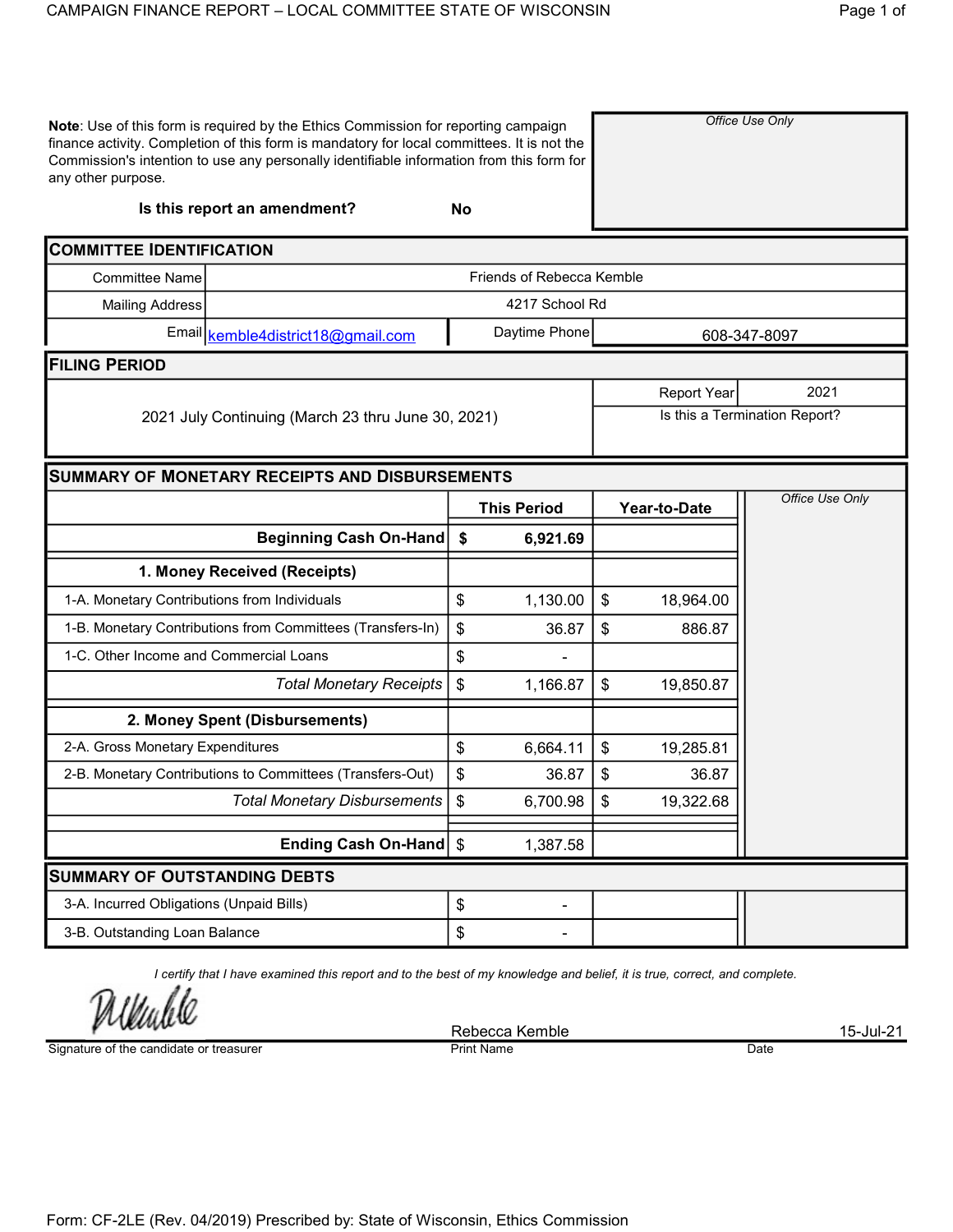| -ade- |  | ı |
|-------|--|---|
|-------|--|---|

| <b>Date</b> | Name                               | <b>Address</b>              | City                | <b>ST</b> | Zip   | <b>Occupation</b>            | <b>Comments</b> | <b>Amount</b> |
|-------------|------------------------------------|-----------------------------|---------------------|-----------|-------|------------------------------|-----------------|---------------|
|             | 3/23/2021 Ann Kovich               | 2605 Golden Gate Way        | Madison             | WI        |       | 53713 Continiing Education   |                 | 50.00         |
|             | 3/25/2021 Maureen Brady            | 4161 VEITH AVE              | Madison             | WI        |       | 53704 alumni relations       |                 | 20.00         |
|             | 3/29/2021 Teaching Assistans Assoc | 520 University Ave #220     | Madison             | WI        | 53703 |                              |                 | 100.00        |
|             |                                    | <b>18 CHEROKEE CIR UNIT</b> |                     |           |       |                              |                 |               |
|             | 3/30/2021 Tracy Surprise           | 201                         | Madison             | WI        |       | 53704 retired                |                 | 100.00        |
|             | 3/30/2021 Thomas Solyst            | PO Box 2323                 | Madison             | WI        |       | 53701 director               |                 | 100.00        |
|             | 3/30/2021 Jan Sternbach            | 4603 Maher Ave              | Madison             | WI        |       | 53716 consultant             |                 | 35.00         |
|             | 3/31/2021 Jennifer Barry           | 2 CROWNHARDT CIR            | Madison             | WI        |       | 53704 Occupational Therapist |                 | 100.00        |
|             | 4/1/2021 James Kemble              | 8505 Flying Cloud Dr        | <b>Eden Prairie</b> | <b>MN</b> |       | 55344 retired                |                 | 150.00        |
|             | 4/3/2021 Adam Proton               | 1115 E Wilson St # B302     | Madison             | WI        |       | 53703 grad student           |                 | 50.00         |
|             | 4/3/2021 Jeanie Verschay           | 4600 Winnequah Rd           | Madison             | WI        |       | 53716 employment specialist  |                 | 25.00         |
|             | 4/14/2021 Joan Kemble              | 4211 School Rd              | Madison             | WI        |       | 57304 retired                |                 | 400.00        |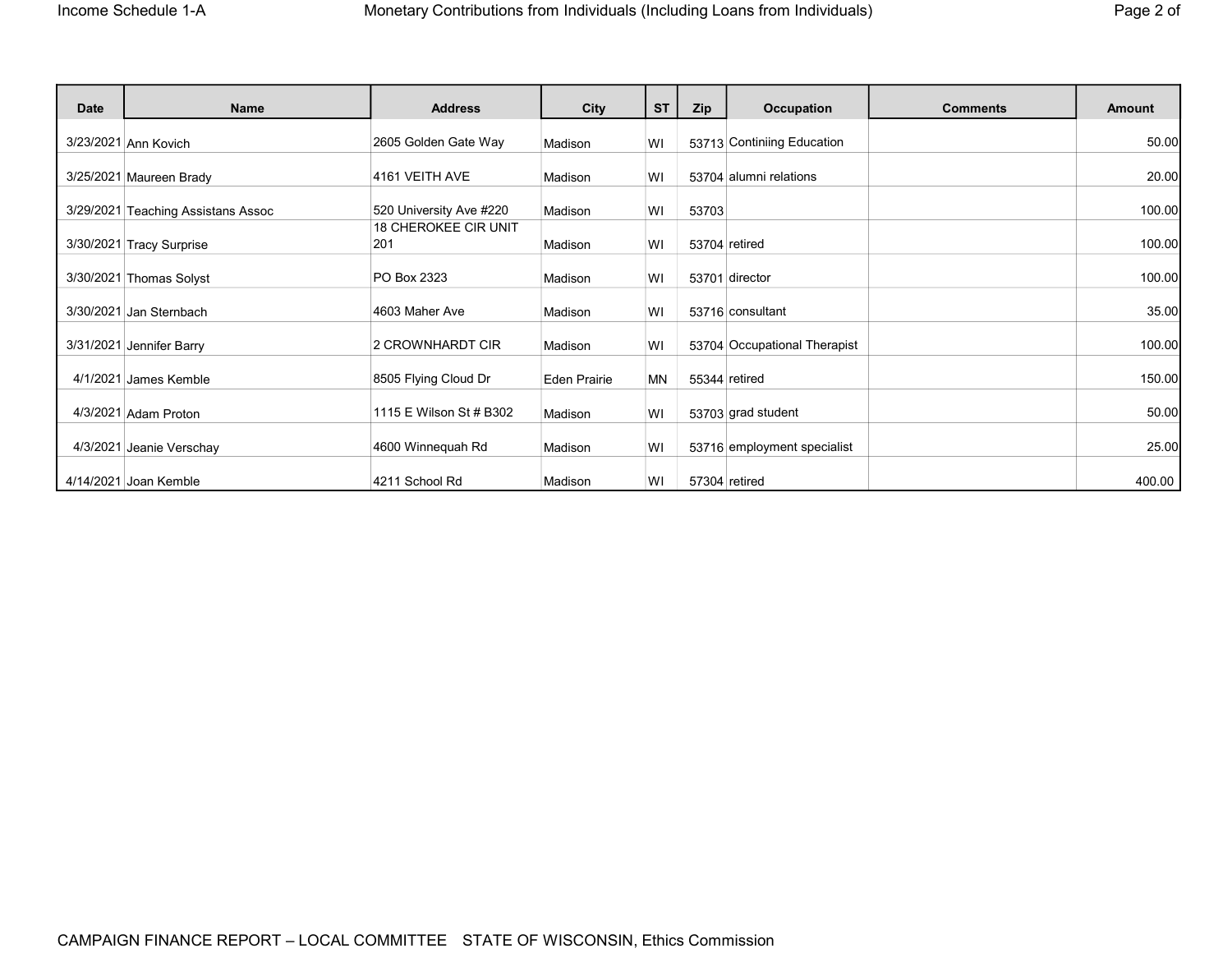| <b>Date</b> | Committee Name                               | <b>Address</b> | City | $\sim$<br>. . | <b>Zin</b> | Comments          | Amount                        |
|-------------|----------------------------------------------|----------------|------|---------------|------------|-------------------|-------------------------------|
| 4/6/2021    | Party PAC<br>Wisconsin Working<br>ı Families |                |      |               |            | Kind<br>) texting | 0007<br>ึงแร่<br><b>PD.01</b> |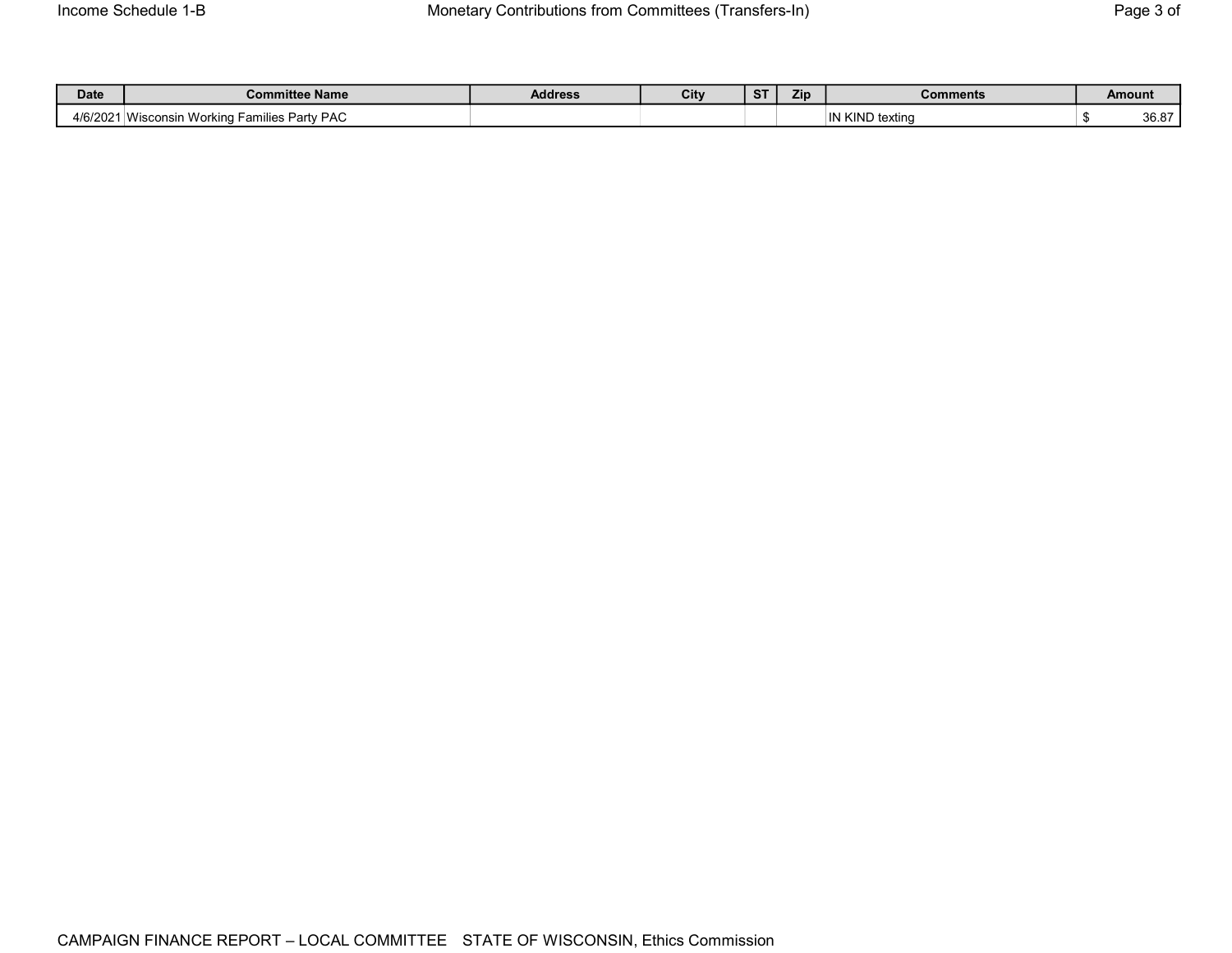|  | Date | Name | <b>Address</b> | <b>The State of Street Street</b><br>UIN |  | 7 in | ™ Income<br>. TOP<br>Rea | $\sim$ nments $\sim$<br>Com | Amount |
|--|------|------|----------------|------------------------------------------|--|------|--------------------------|-----------------------------|--------|
|--|------|------|----------------|------------------------------------------|--|------|--------------------------|-----------------------------|--------|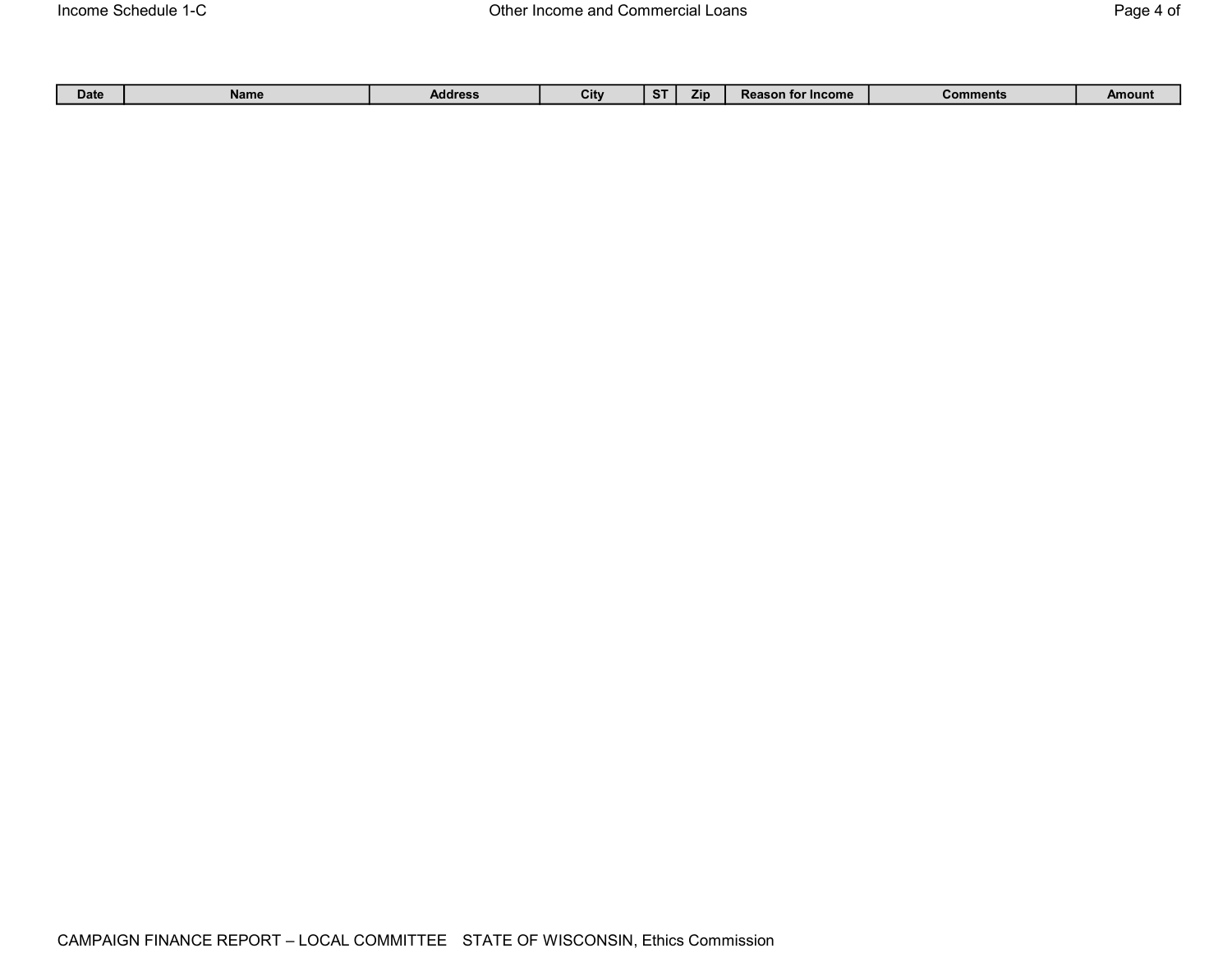| <b>Date</b>     | <b>Name</b>                          | <b>Address</b>          | City    | <b>ST</b> | Zip        | <b>Purpose</b>                             | <b>Comments</b>      | <b>Amount</b> |
|-----------------|--------------------------------------|-------------------------|---------|-----------|------------|--------------------------------------------|----------------------|---------------|
|                 | 3/23/2021 Wells Print and Digital    | 3121 Watford Way        | Madison | WI        | 53713 card | 3rd Mailer: District-wide                  |                      | 1,916.11      |
|                 | 3/23/2021 Paypal Fees                | online                  |         |           |            |                                            | <b>Donation Fees</b> | 1.75          |
|                 | 3/25/2021 Paypal Fees                | online                  |         |           |            |                                            | <b>Donation Fees</b> | 0.88          |
| 3/25/2021 Hover |                                      | online                  |         |           |            | web domain hosting                         |                      | 13.75         |
| 3/25/2021 Hover |                                      | online                  |         |           |            | web domain hosting                         |                      | 55.00         |
|                 | 3/28/2021 Northside Planning Council | 1219 N Sherman Ave      | Madison | WI        |            | Quarter page ad in<br>53704 Northside News |                      | 336.00        |
|                 | 3/29/2021 Wells Print and Digital    | 3121 Watford Way        | Madison | WI        |            | 53713 4th Mailer: GOTV                     |                      | 1,915.88      |
|                 | 3/30/2021 Paypal Fees                | online                  |         |           |            |                                            | <b>Donation Fees</b> | 3.20          |
|                 | 3/30/2021 Paypal Fees                | online                  |         |           |            |                                            | <b>Donation Fees</b> | 1.32          |
|                 | 3/31/2021 Wells Print and Digital    | 3121 Watford Way        | Madison | wi        |            | 53713 Door Hangers                         |                      | 714.03        |
|                 | 3/31/2021 Paypal Fees                | online                  |         |           |            |                                            | <b>Donation Fees</b> | 3.20          |
|                 | 4/1/2021 Paypal Fees                 | online                  |         |           |            |                                            | <b>Donation Fees</b> | 4.65          |
|                 | 4/2/2021 Office Depot                | online                  | Madison | WI        |            | 53704 Volunteer Supplies                   |                      | 33.75         |
|                 | 4/2/2021 Joann Fabrics               | 2021 Zeier Rd           | Madison | WI        |            | 53704 Volunteer Supplies                   |                      | 5.53          |
|                 | 4/3/2021 Greenbush Bakery            | 5225 High Crossing Blvd | Madison | WI        |            | 53718 Volunteer Supplies                   |                      | 56.44         |
|                 | 4/3/2021 Paypal Fees                 | online                  |         |           |            |                                            | <b>Donation Fees</b> | 1.75          |
|                 | 4/3/2021 Paypal Fees                 | online                  |         |           |            |                                            | <b>Donation Fees</b> | 1.03          |
|                 | 4/7/2021 Post Office                 | 3902 Milwaukee St       | Madison | WI        |            | 53714 Stamps                               | for thank you cards  | 72.00         |
|                 | 5/18/2021 Rebecca Kemble             | 4217 School Rd          | Madison | WI        |            | 53704 Loan Reimbursement                   |                      | 1,140.69      |
|                 | 6/17/2021 Dario Parra Digital Media  | 1758 W 19th St          | Chicago | IL.       |            | Facebook Ads<br>60608 Reimbursement        |                      | 85.10         |

## CAMPAIGN FINANCE REPORT – LOCAL COMMITTEE STATE OF WISCONSIN, Ethics Commission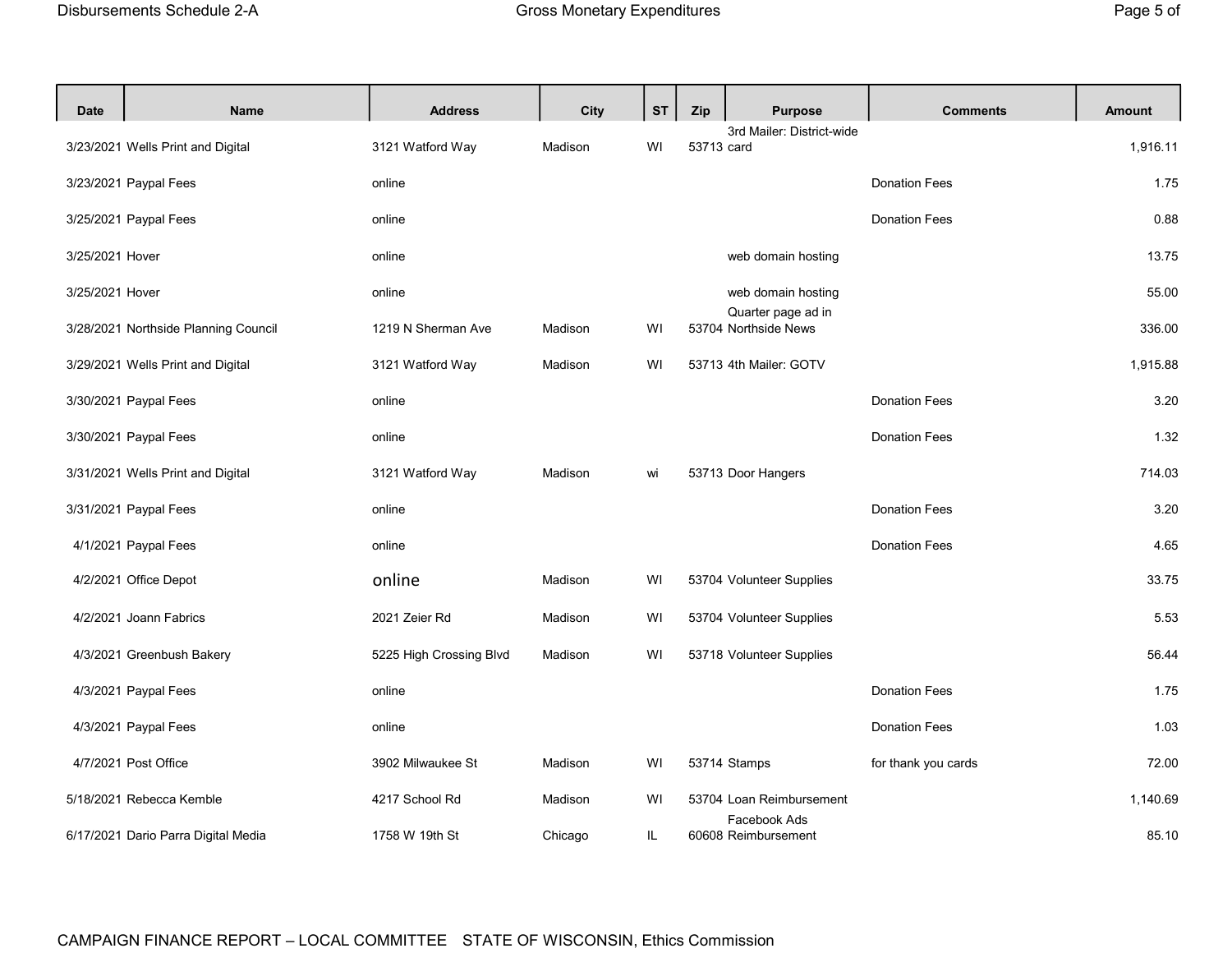| 6/17/2021 Dario Parra Digital Media | 1758 W 19th St | Chicago |    | 60608 Website Updates   |                                 | 94.00  |
|-------------------------------------|----------------|---------|----|-------------------------|---------------------------------|--------|
|                                     |                |         |    | <b>Campaign Suppies</b> | Stamps, Election night food and |        |
| 6/22/2021 Adam Chern                | 4217 School Rd | Madison | WI | 53704 Reimbursement     | beverage                        | 208.05 |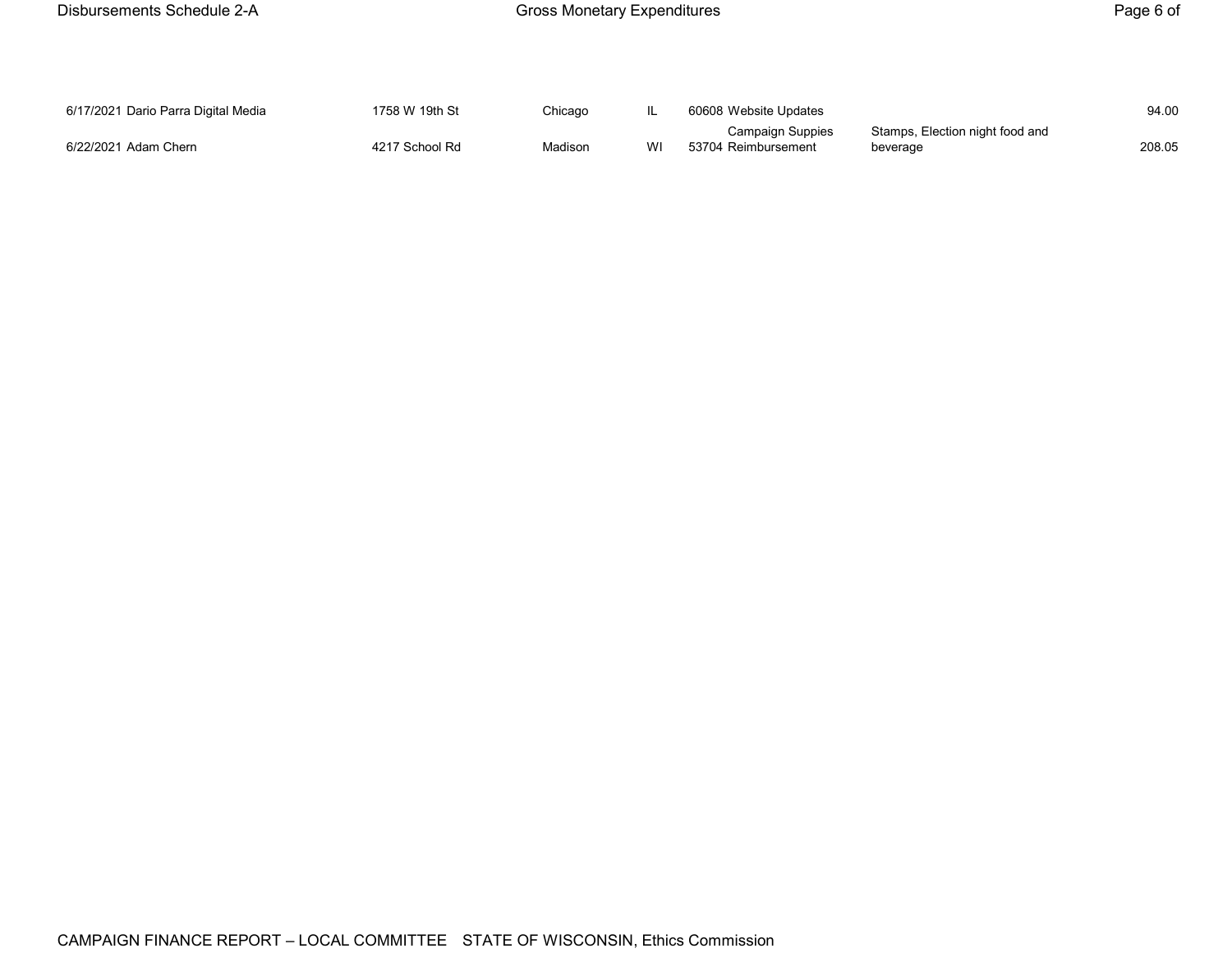| <b>Date</b> | <b>Committee Name</b>                                             | Address | City | $\sim$ | Zip | <b>Comments</b>                              | Amount           |
|-------------|-------------------------------------------------------------------|---------|------|--------|-----|----------------------------------------------|------------------|
| 4/6/2021    | $\cdots$<br><b>Families Party PAC</b><br><br>Norkina<br>Wisconsin |         |      |        |     | $\sim$ 1 $\sim$ 1 $\sim$<br>.<br>JND textina | $\Omega$<br>30.O |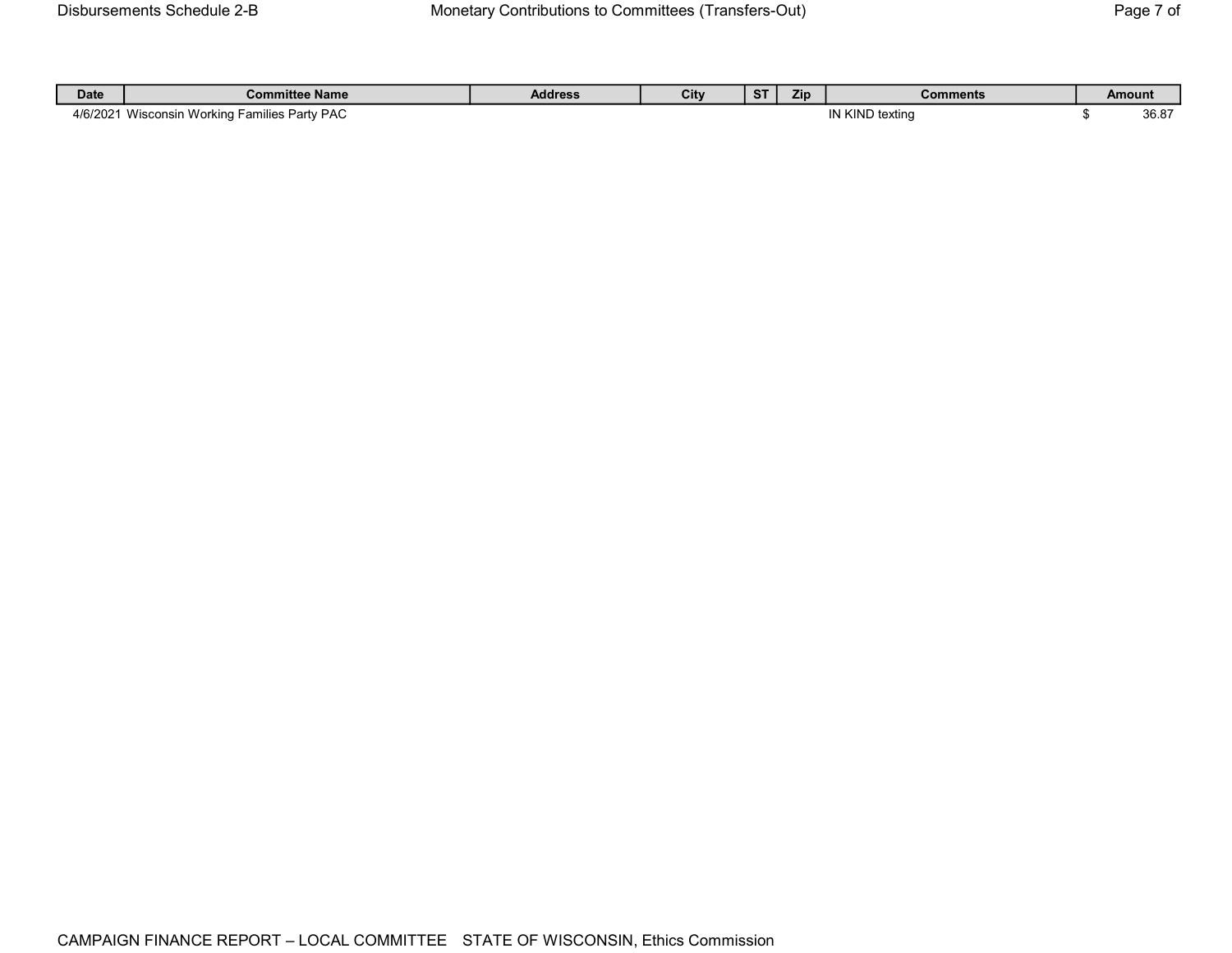| <b>Date</b> | Name | <b>Address</b> | City | <b>ST</b> | Zip | <b>Purpose</b> | Outstanding<br>Balance,<br><b>Beginning of</b><br><b>Period</b> | New Obligation<br><b>This Period</b> | Outstanding<br><b>Balance, Close</b><br>of Period |
|-------------|------|----------------|------|-----------|-----|----------------|-----------------------------------------------------------------|--------------------------------------|---------------------------------------------------|
|-------------|------|----------------|------|-----------|-----|----------------|-----------------------------------------------------------------|--------------------------------------|---------------------------------------------------|